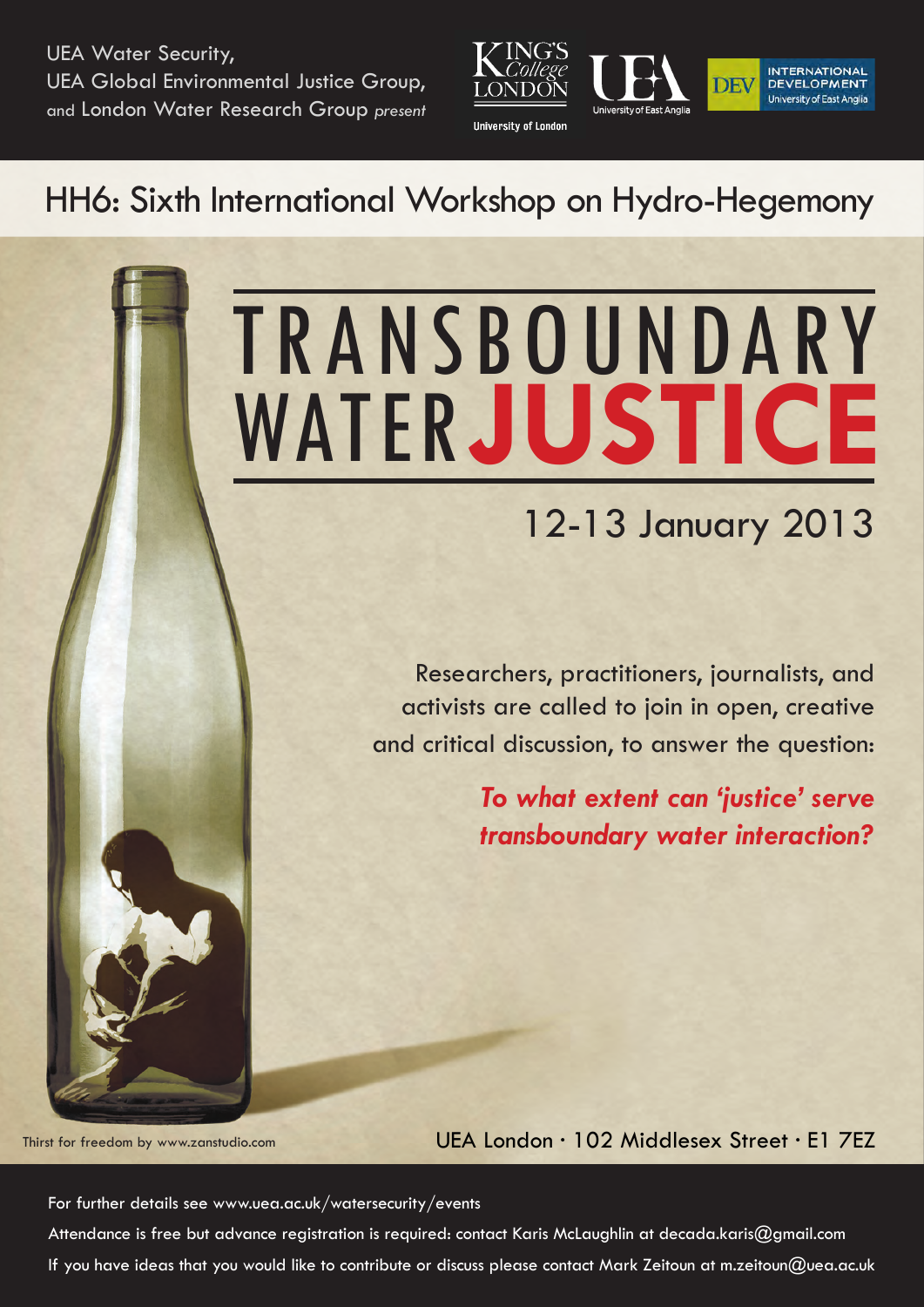# HH6: Sixth International Workshop on Hydro–Hegemony **Transboundary Water Justice**

The purpose of the workshop is to explore to what extent 'justice' can serve transboundary water interaction.

Equity and fairness are at the very heart of the Dublin Principles, IWRM, many developing notions of 'water security', International Water Law, and multiple transboundary treaties – or so it is claimed. The reality in many transboundary basins and aquifers is very different: power asymmetries allow steering of the outcome, whenever there are trade–offs made. When expectations about what is achievable and what is fair are set, social equity typically loses out, against economic efficiency and – possibly – environmental sustainability.

The stated but wanting concern for equity is yet another factor that helps to explain what has been explored at HH4 and HH5: how situations of transboundary water interaction can appear calm, even when the outcomes are asymmetric or extremely asymmetric. *Social justice theory* serves to elucidate: a situation where the lion's share of water goes to the state that squeezes the most 'dollars per drop' (Allan 2007) may be fair to someone with a utilitarian world view, for instance, and outrageous to an egalitarian. For their part, liberal conceptions of *environmental justice* may focus on the process of transboundary water interaction, ignoring the outcome decried by social activists.

Effective analysis of transboundary water interaction, then, must consider 'justice' alongside the role of soft power, sanctioned discourse, power asymmetry, and coercive cooperation. Understanding whose world view is invoked and whose interests are served is critical to evaluate claims that an asymmetric outcome is fair, or 'fair enough' – particularly when these come from hegemonic actors. The interests of those holding prevailing concepts of justice may contribute, after all, to re–enforcing an unfair status quo. Justice may also serve to break it, and counter the hegemony.

All practitioners, academics, journalists and activists are called to London in January 2013 to test the assertions in an open, critical and creative atmosphere to help answer the following questions:

- Do 'power asymmetries allow steering of the trade–offs away from social justice' in transboundary water interaction, or do they only lead to a different form of equity?
- More precisely *how* does power affect an evaluation of what is just and unjust?
- How are conceptions of justice used to undermine or reinforce bargaining and ideational power – and vice versa?
- Which groups invoke which world views on justice? On which philosophical basis and legitimised in which ways?
- How is bargaining power used in social justice movements over transboundary waters?
- To what extent is international water law informed by justice? By power?
- How can the re–production of unjust situations be avoided, through counter–hegemonic efforts?
- What sense of justice underlies 'pro–poor' and other apparently subjective justice policy (even on transboundary water initiatives)? Who evaluates it and how?
- Is the term 'equity' more palpable than 'justice' to the prevailing order? Is it therefore more or less effective?
- How can activism for justice serve equitable outcomes?
- How many strawmen lurk in the text above?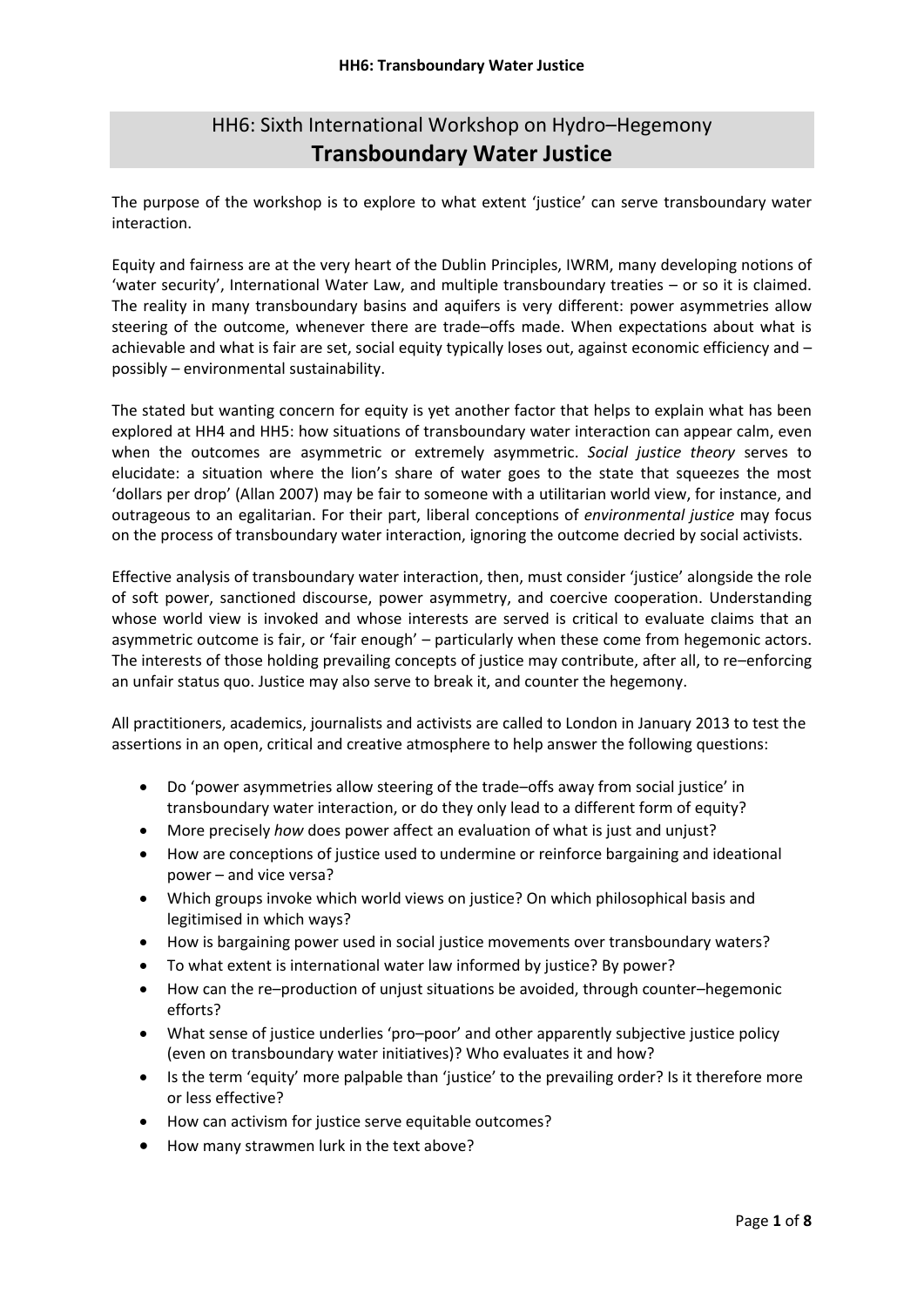# **DRAFT PROGRAMME – subject to change**

# **SATURDAY 12 JANUARY 2013**

| 08:30-09:00 | Registration / coffee                                                                                                                                                                                                                                                                                                                                                                               |
|-------------|-----------------------------------------------------------------------------------------------------------------------------------------------------------------------------------------------------------------------------------------------------------------------------------------------------------------------------------------------------------------------------------------------------|
| 9:00-10:00  | 1. What is the relevance of social justice to hydro-hegemony? [60 min]                                                                                                                                                                                                                                                                                                                              |
|             | Purpose: Theory to set the scene for the workshop, including basic hydro-hegemony,<br>cooperation and justice theory                                                                                                                                                                                                                                                                                |
|             | Chair / discussant and opening remarks: Tony Allan, Kings College London                                                                                                                                                                                                                                                                                                                            |
|             | Water hegemony, security and justice                                                                                                                                                                                                                                                                                                                                                                |
|             | Mark Zeitoun, University of East Anglia                                                                                                                                                                                                                                                                                                                                                             |
|             | <b>Cooperation diverting from Justice</b>                                                                                                                                                                                                                                                                                                                                                           |
|             | Naho Mirumachi, Kings College London                                                                                                                                                                                                                                                                                                                                                                |
| 10:00-10:30 | Tea/coffee break                                                                                                                                                                                                                                                                                                                                                                                    |
| 10:30-12:00 | 2. How does power asymmetry affect world views of justice? [90min]                                                                                                                                                                                                                                                                                                                                  |
|             | Purpose: To investigate the importance of: a) distinguishing both between western/ liberal<br>conceptions of justice (i.e. eqalitarian, libertarian), and between these and other forms of<br>justice (i.e. Sen, local conceptions, etc); and b) power asymmetries legitimising some views and<br>outcomes over others (through agenda-setting, discourses, steering trade-offs, etc). Qui<br>bono? |
|             | Chair / discussant: Naho Mirumachi, Kings College London / Clemens Messerschmid                                                                                                                                                                                                                                                                                                                     |
|             | Lessons on transboundary justice from forests / REDD<br>Thomas Sikor, University of East Anglia                                                                                                                                                                                                                                                                                                     |
|             | Environmental justice norms and international humanitarian law: incompatible and<br>irrelevant?                                                                                                                                                                                                                                                                                                     |
|             | Michael Mason, London School of Economics                                                                                                                                                                                                                                                                                                                                                           |
|             | Justice in different transboundary sectors (forests, energy, biodiversity, disasters, water)<br>Adrian Martin, University of East Anglia                                                                                                                                                                                                                                                            |
|             | Review of water and justice academic literature<br>Karis McLaughlin, Oxford University                                                                                                                                                                                                                                                                                                              |
|             | Challenging reproduction in transboundary waters: Foucault vs Chomsky<br>Jan Selby, University of Sussex                                                                                                                                                                                                                                                                                            |
| 12:00-13:00 | Lunch                                                                                                                                                                                                                                                                                                                                                                                               |
| 13:00-14:30 | 3. How does soft (bargaining and ideational) power influence the process and                                                                                                                                                                                                                                                                                                                        |
|             | outcome of transboundary water interaction? [90min]                                                                                                                                                                                                                                                                                                                                                 |
|             | Purpose: To investigate more precisely how expectations are set, how ideational and<br>bargaining power supports particular views of justice, and vice-versa, how unfair status quo is<br>reproduced, the favouring of apolitical conflict management over conflict resolution.                                                                                                                     |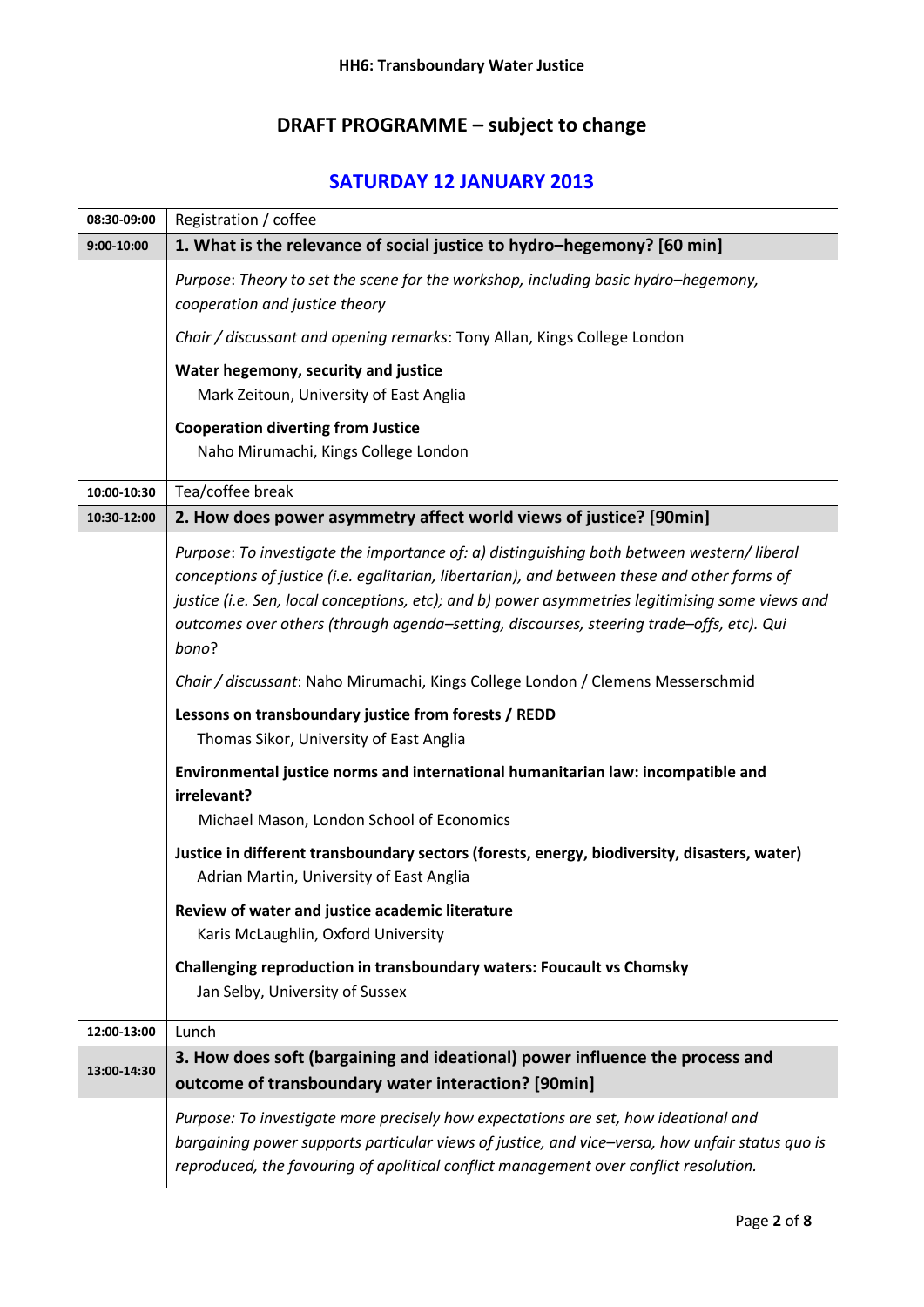|             | Chair / discussant: Mark Zeitoun, University of East Anglia                                                                                                                                            |
|-------------|--------------------------------------------------------------------------------------------------------------------------------------------------------------------------------------------------------|
|             | Tipping the Scales of Justice: an analysis of how money and power influence notions of<br>justice in the Mekong Basin Hydropower debate<br>Nathanial Matthews, Kings College London                    |
|             | From equity legerdemain to justice transparency (or from sleight-of-hand to open hand):<br>reflections from water allocation<br>Bruce Lankford, University of East Anglia                              |
|             | Co-existing conflict and cooperation and Justice in the Niger Basin [TBC]<br>Marisa Goulden, University of East Anglia                                                                                 |
|             | The limits of Turkish hydro-hegemony<br>Vakur Sumer, Selcuk University                                                                                                                                 |
|             | Hydro-Justice provided by donors? The Palestinian Pentalogue<br>Clemens Messerschmid, independent                                                                                                      |
|             | Counter-hydro-hegemony on the ground in the Nile River Basin: tipping the balance of<br>power in favour of upstream riparian states<br>Ana Cascao, Stockholm International Water Institute             |
| 15:30-16:00 | Tea/coffee break                                                                                                                                                                                       |
| 16:00-17:30 | 4. What is the potential for transboundary water justice in a hegemonic political<br>economic world order? [90min]                                                                                     |
|             | Purpose: To investigate how the forces active in shaping the international political economy<br>serve to discourage or encourage claims for justice. More on legitimisation, rules, exclusion,<br>etc. |
|             | Chair / discussant: Francesca Greco, UNESCO / Thomas Sikor, University of East Anglia                                                                                                                  |
|             | Revisiting hydraulic mission approaches: the Red Sea - Dead Sea Conveyance and its<br>alternatives deep in late modernity, 2002-2013<br>Tony Allan, Kings College London                               |
|             | Hydropolitical peacebuilding and justice in the Lower Jordan<br>Eric Abitbol, American University (Washington DC)                                                                                      |
|             | "Small is beautiful!": how a focus on smallholder farming in investment can deliver basin<br>justice<br>Martin Keulertz, Kings College London                                                          |
|             | Transnational water governance and global food business: in search for equity and justice<br>Suvi Sojamo, Aalto University                                                                             |
|             | Grappling corporate water hegemony - the trials of rule setting for transnational water<br>justice through water stewardship standards<br>Nick Hepworth, Water Witness International                   |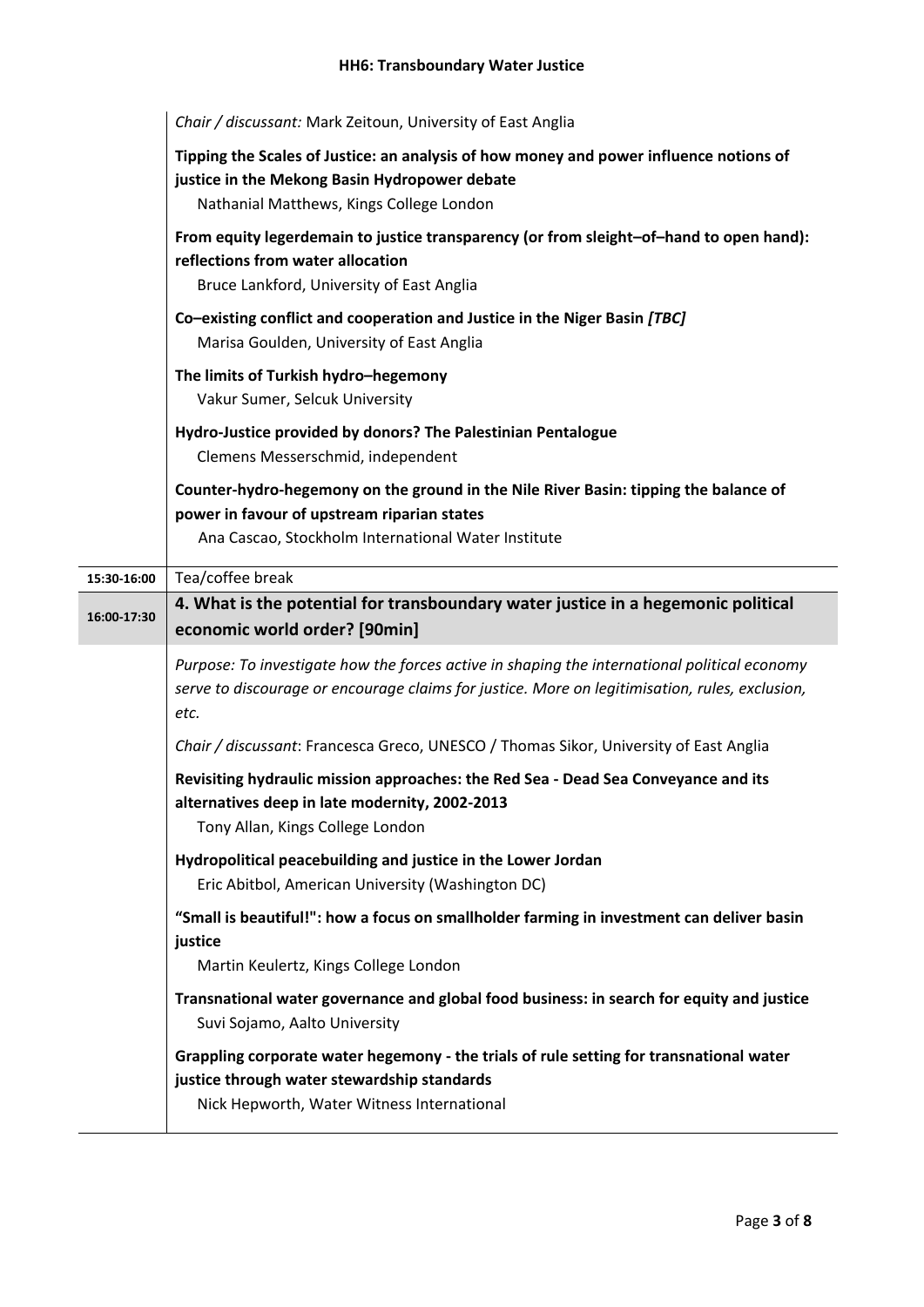| 17.30-18.30 | 5. Panel Discussion - Can water, justice and borders mix? [60min]                                                                    |
|-------------|--------------------------------------------------------------------------------------------------------------------------------------|
|             | Purpose: To flesh-out current and established thinking and practice of justice and water<br>(domestic leaning towards international) |
|             | Chair / discussant: Jan Selby, University of Sussex                                                                                  |
|             | Law, science and water imperialism<br>Radha D'Souza, University of Westminster                                                       |
|             | Have we got the scope right for water borders and justice?<br>Melvin Woodhouse, LTS International                                    |
|             | Justice in the World Commission on Dams [TBC]                                                                                        |
|             | Synne Movik, Norwegian University of Life Sciences                                                                                   |
|             | Can anything to do with transboundary water be objectively 'fair'?                                                                   |
|             | Owen McIntyre, University College Cork                                                                                               |
| 18:30-18:45 | Wrap-up                                                                                                                              |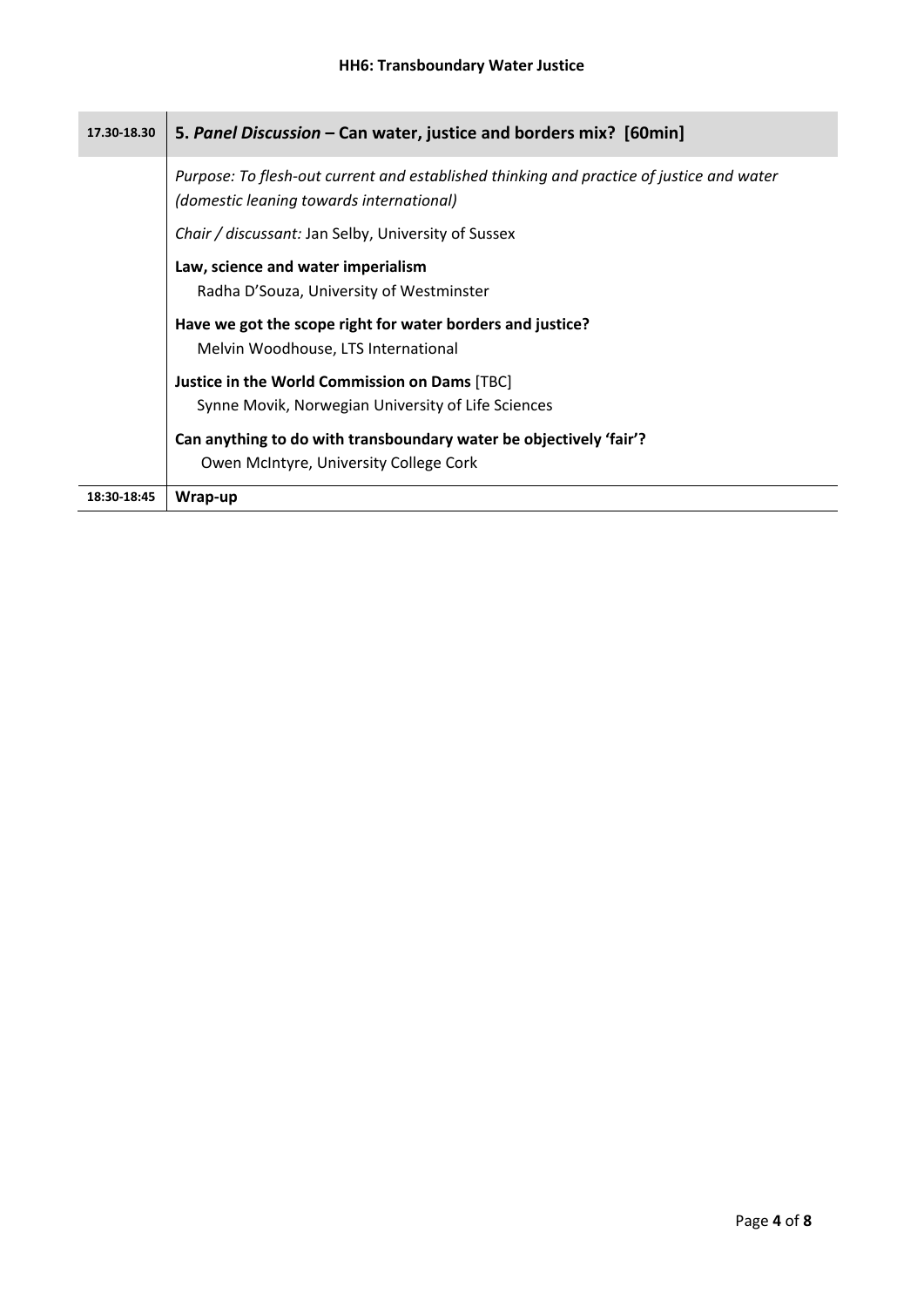## **SUNDAY 13 JANUARY 2013**

| 09:30-10:00 | Summary of day 1 - Francesca Greco, UNESCO                                                                                                                                                                                                                                                                                                                                                                                                      |
|-------------|-------------------------------------------------------------------------------------------------------------------------------------------------------------------------------------------------------------------------------------------------------------------------------------------------------------------------------------------------------------------------------------------------------------------------------------------------|
| 10:00-11:30 | 6. Counter-hegemony: lessons from transboundary and social justice movements                                                                                                                                                                                                                                                                                                                                                                    |
|             | about alternatives to the status quo [90min]                                                                                                                                                                                                                                                                                                                                                                                                    |
|             | Purpose: To investigate how the status quo can be challenged, through justice, law, soft<br>power, or other means                                                                                                                                                                                                                                                                                                                               |
|             | Chair / discussant: Naho Mirumachi, Kings College London                                                                                                                                                                                                                                                                                                                                                                                        |
|             | A-hegemony and counter-hegemony<br>Jeroen Warner, Wageningen University                                                                                                                                                                                                                                                                                                                                                                         |
|             | Multi-level counter-hegemony in the Nile region: how the construction of large-scale dams<br>is changing the hydropolitical relations between and within the Nile countries<br>Ana Cascao, Stockholm International Water Institute                                                                                                                                                                                                              |
|             | Using human rights and advocacy for water justice in the West Bank and Gaza<br>Cara Flowers, independent                                                                                                                                                                                                                                                                                                                                        |
|             | The Justicia Hídrica/Water Justice Alliance: research and action on water accumulation,<br>conflicts and civil society defence                                                                                                                                                                                                                                                                                                                  |
|             | Rutgerd Boelens, Wageningen University, Pontificia Universidad Católica del Perú                                                                                                                                                                                                                                                                                                                                                                |
|             | Hegemony and counter-hegemony in virtual water trade: justice for indigenous people?<br>Francesca Greco, KCL                                                                                                                                                                                                                                                                                                                                    |
| 11:30-12:00 | Tea/coffee break                                                                                                                                                                                                                                                                                                                                                                                                                                |
| 12:00-13:30 | 7. Panel Discussion - How/can international norms help? [90min]                                                                                                                                                                                                                                                                                                                                                                                 |
|             | Purpose: To investigate the relationship between power, justice and international norms and<br>international water law. Norms (e.g. economic efficiency) developed and reproduced by the<br>powerful, or challenged by others (e.g. human right to water). International Water Law either<br>a) serves conventional forms of justice, b) serves social justice, c) is devoid of justice. How can<br>transboundary water justice be justiciable? |
|             | Chair / discussant: Mark Zeitoun, UEA / Radha D'Souza, University of Westminster                                                                                                                                                                                                                                                                                                                                                                |
|             | Framings of water justice and security<br>Jeroen Warner, Wageningen University                                                                                                                                                                                                                                                                                                                                                                  |
|             | International water law, power and justice in the Nile Basin [TBC]<br>Jasmine Musa, University of Cambridge                                                                                                                                                                                                                                                                                                                                     |
|             | Inequity triggering collective action [TBC]<br>Pieter van der Zaag, UNESCO-IHE                                                                                                                                                                                                                                                                                                                                                                  |
|             | Are global legal instruments better than basin treaties at bringing justice to transboundary<br>water interactions<br>Alistair Rieu-Clarke, University of Dundee                                                                                                                                                                                                                                                                                |
|             | There is no justice in international water law: the multiple roles of equity<br>Owen McIntyre, University College Cork                                                                                                                                                                                                                                                                                                                          |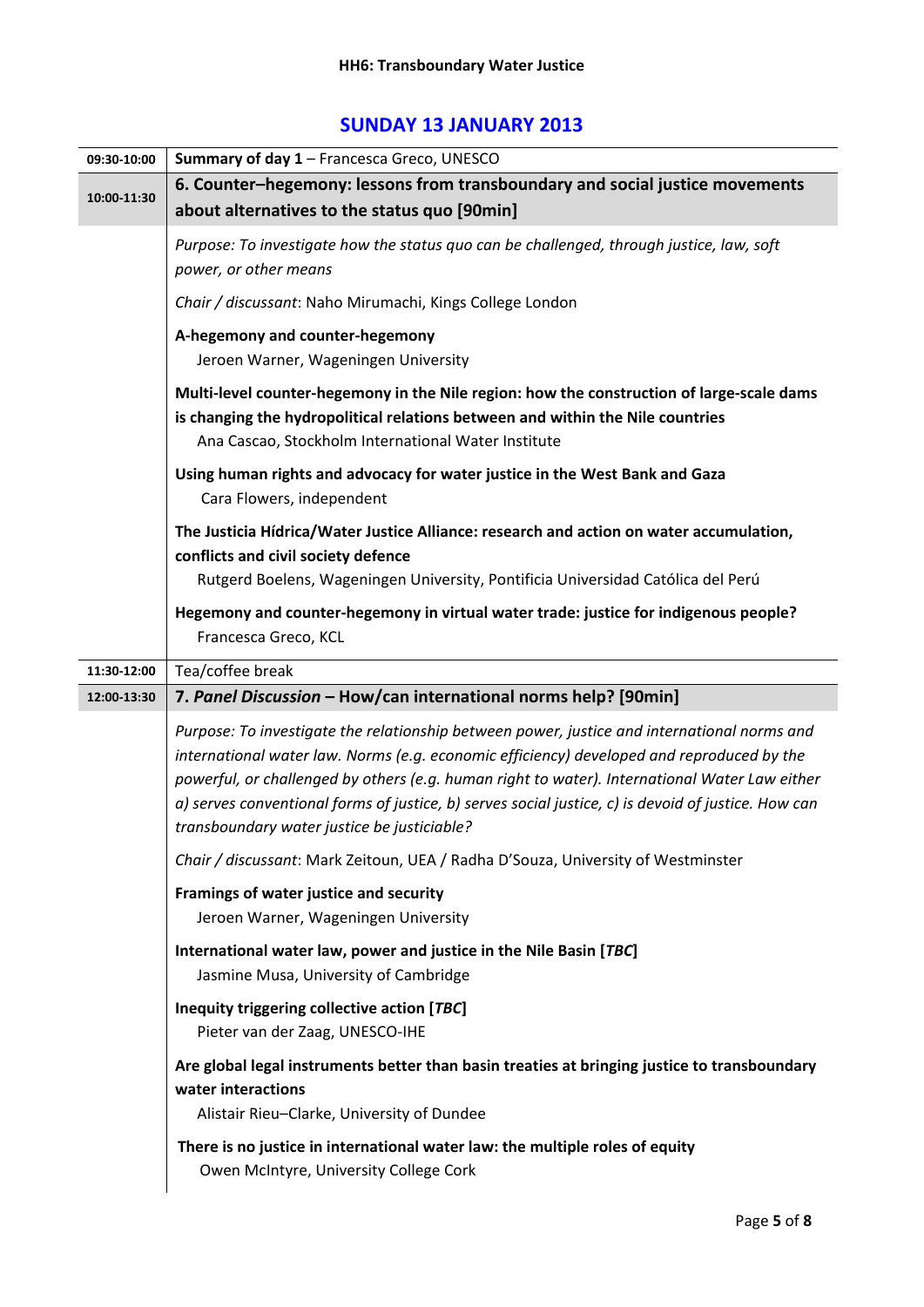| 13:30-15:00 | Lunch                                                                                                                                                                                        |
|-------------|----------------------------------------------------------------------------------------------------------------------------------------------------------------------------------------------|
| 15:00-16:30 | 8. Fishbowl - Justice into transboundary water practice [90min]                                                                                                                              |
|             | Purpose: to investigate if and how transboundary water initiatives, finance mechanisms, law<br>and diplomacy may seek to enable social justice.                                              |
|             | Chair / discussant: Nathanial Matthews, Kings College London                                                                                                                                 |
|             | Power and perceptions of justice in transboundary waters throughout the Middle East<br>Michael Talhami, International Committee of the Red Cross [TBC]                                       |
|             | Justice and the durability of treaties<br>David Phillips, independent [TBC]                                                                                                                  |
|             | RBOs designed to deliver justice or projects?<br>Melvin Woodhouse, LTS International                                                                                                         |
|             | Do GEF's International Waters projects deliver social justice outcomes?<br>Doug Taylor, independent                                                                                          |
|             | + Various practitioners involved in transboundary water initiatives (GIZ, DFID, SIWI, WWF,<br>MRC, Oxfam, UNDP, etc.)                                                                        |
| 16:30-17:00 | 9. Summary and wrap-up                                                                                                                                                                       |
|             | Chairs / discussants: Mark Zeitoun, Naho Mirumachi, Nathanial Matthews                                                                                                                       |
|             | What forms of social justice does our group think best to pursue, and best to avoid<br>Answering of question: "to what extent does 'justice' serve transboundary water<br>٠<br>interaction?" |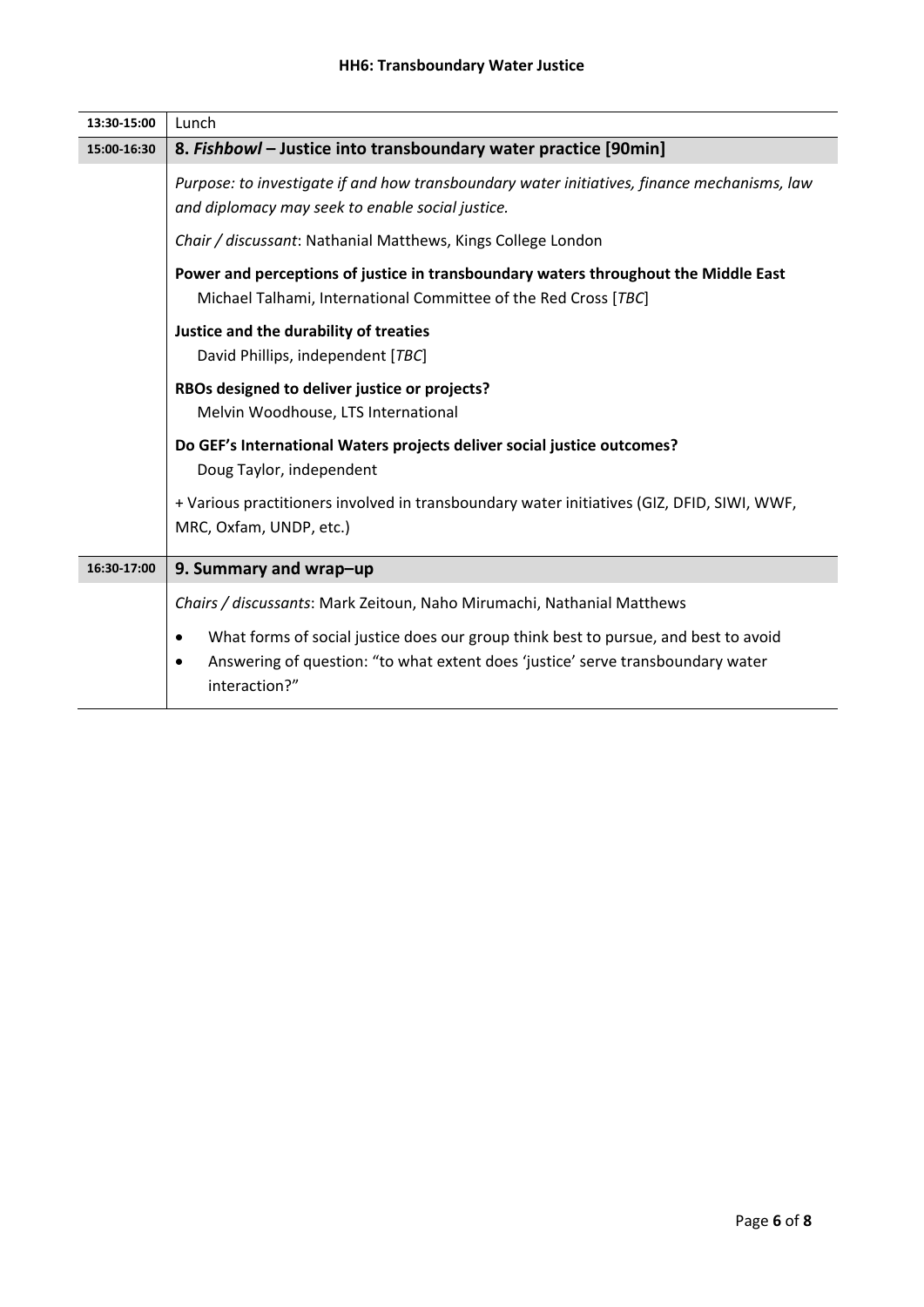## **PRACTICAL INFORMATION**

#### **Workshop venue**

The address of the venue is: UEA London, 102 Middlesex Street, London, E1 7EZ.

#### **Getting to the venue**

UEA London is a 6 minute walk from either London Liverpool Street rail station / underground, or from Aldgate or Aldgate East underground stations.

#### **Cost of attendance**

There is no charge to attend the workshop, but advance registration is required: contact Karis McLaughlin at [decada.karis@gmail.com](mailto:decada.karis@gmail.com) 

#### **Financial support**

This workshop is being run primarily on a volunteer basis. We regret we are unable to support or organise travel or accommodation in London.

#### **Catering**

Please note that meals will not be provided at the workshop. Lunch can be purchased at local cafes nearby the venue.

On Saturday 12 January, several of us will be enjoying dinner at a nearby Bangladeshi restaurant on Brick Lane. Everyone is welcome to join (at their own cost) – please let Karis know if you would like to reserve a place at [decada.karis@gmail.com](mailto:decada.karis@gmail.com)

#### **Nearby budget accommodation**

#### **IBIS**

5 Commercial Street, E1 6BF http://www.ibis.com/gb/hotel-5011-ibis-london-city/index.shtml 7 minute walk to UEA London

There are a number of Travelodges within walking distance of the venue. They vary in price.

#### **Travelodge London Liverpool Street**

1 Harrow Place, E1 7DB http://www.travelodge.co.uk/hotels/44/London-Central-Liverpool-Street-hotel 2 minute walk to UEA London

#### **Travelodge Central Tower Bridge**

Lloyds Court Business Centre, 1 Goodmans Yard, E1 8AT http://www.travelodge.co.uk/hotels/391/London-Central-Tower-Bridge-hotel 11 minute walk to UEA London

#### **Travelodge Central Aldgate East**

6-13 Chamber Street, E1 8BL http://www.travelodge.co.uk/hotels/355/London-Central-Aldgate-East-hotel 13 minute walk to UEA London

#### **Travelodge London Central Bank**

19-23 St Swithin's Lane, EC4N 8AD http://www.travelodge.co.uk/hotels/518/London-central-Bank-hotel